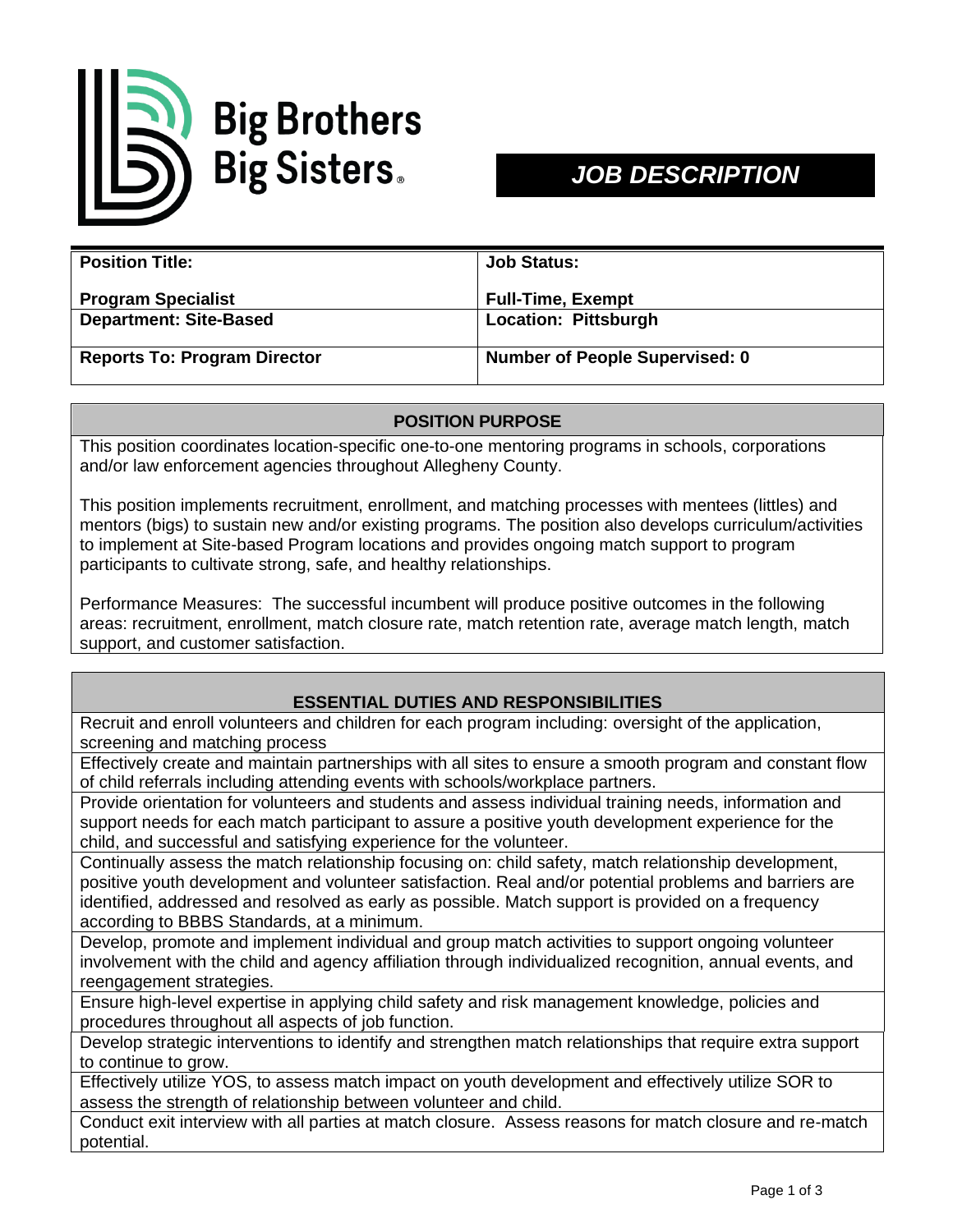Identify and promote engagement of volunteers as Bigs, board members, and donors in other volunteer capacities.

Consult with other service delivery staff and/or supervisor as appropriate as well as attend and participate in all team, staff and program meetings

Collect and compile records, ranging from attendance to impact, regarding sessions or activities, and provide to the Manager when requested

Other duties as assigned

## **EDUCATION& RELATED WORK EXPERIENCE**

### **Education Level:**

**(minimum & preferred educational requirements necessary to perform this job successfully)**

Bachelor's degree is required. BA in social work, social services, education, counseling, sociology, psychology or related field is preferred.

**Years of Related Work Experience :**

**(minimum & preferred related work experience necessary perform this job successfully)**

One-year experience in social service, teaching field, or with other BBBS Programs is preferred. Assessment and relationship development experience with child and adult populations; understanding of child development and family dynamics

Passionate about working with youth to develop positive relationships with law enforcement agencies in their community.

## **SKILLS AND KNOWLEDGE**

Proficiency in Microsoft Office; including Word, Outlook, and Excel.

Excellent oral and written communication skills reflecting solid customer service both in-person and telephone.

Ability to form and sustain appropriate child, adult volunteer-based relationships based on positive youth development and volunteer satisfaction

Ability to effectively assess and execute the following relational support skills: guiding, supporting, confronting, advising and/or negotiating

Ability to relate well in multicultural environments;

Ability to effectively collaborate with other volunteer match staff;

Ability to use time effectively;

Ability to focus on details.

Ability to collect meaningful data and draw solid conclusions.

Comprehensive criminal, child abuse, and FBI background checks

Ability and willingness to travel locally to meet with volunteers and clients and for program

| Core<br><b>Competencies</b>  | <b>High Performance Indicators</b>                                                                |
|------------------------------|---------------------------------------------------------------------------------------------------|
| <b>Customer Focus</b>        | Able to build strong working relationships with agency staff and matches; identify unexpressed    |
|                              | customer needs and potential solutions to meet those needs; independently anticipate and meet     |
|                              | customer match support needs; prioritize work in alignment with the needs of the match; use match |
|                              | knowledge and feedback to improve the effectiveness of own support results.                       |
| <b>Problem Solving &amp;</b> | Able to gather appropriate data and diagnose the cause of a problem before taking action;         |
| <b>Analysis</b>              | separate causes from symptoms; apply lessons learned from others who encountered similar          |
|                              | problems or challenges; anticipate problems and develop contingency plans to deal with them;      |
|                              | develop and evaluate alternative courses of action.                                               |